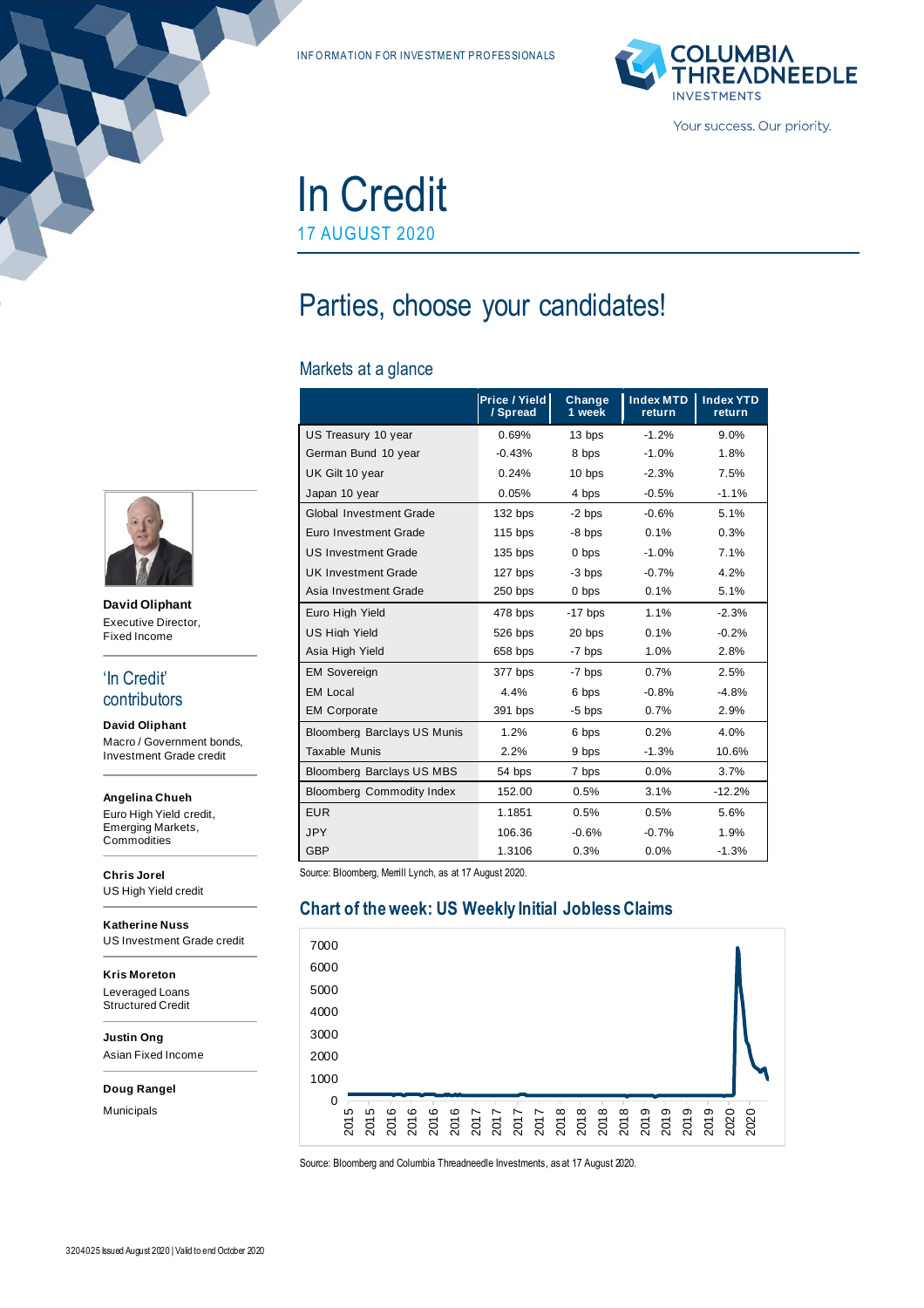# Macro / government bonds

Core yields rose this week with the US 10-year reaching 0.69%, a level we haven't seen since late June.

The US still waits for any additional fiscal stimulus decisions as Democratic and Republican nominating conventions are taking place over the next few weeks, putting any discussions and decisions on hold. Both chambers of Congress aren't scheduled to return until mid-September. On a more positive note, US Weekly Initial Jobless Claims reported a fall this week of 223k, taking the figure under 1 million to 963k **(see chart of the week)**, beating expectations. However, this is still five times the pre-crisis levels. It will still take some time to establish if this is a continuous trend.

In Covid-19 news, Singapore announced a further addition to fiscal stimulus of \$5.8 million to help the recovery from the pandemic effects. New Zealand made the decision to delay its national election by four weeks given the recent upward trend in virus cases. With Australia having it's deadliest day and South Korea concerned it could become a hotspot again (197 more cases in a recent flare up), it's clear the virus is not slowing down and continues to bring less hope of 'V' shaped recoveries around the world.

More CPI data is due this week along with the US FOMC minutes being released this Wednesday.

### Investment grade credit

European investment grade credit outperformed last week with US underperforming. Most spread markets are now back to long-term averages.

Supply to the market continues to be low with levels expecting to pick up nearer the end of this month.

With retail one of the worst impacted sectors from Covid-19, news of potential fundraising from one of the world's largest mall landlords, Unibail-Rodamco-Westfield, has sparked interest. The company operates all Westfield shopping centres across the US and Europe. Supposedly, it is considering a rights offer to raise €3 billion and is already in the early stages of talks with potential advisors. Unibail's share price was down 6.6% at the close of last week.

# Structured credit

While the Agency MBS market finished marginally lower on the week, the sector strongly outperformed other duration-sensitive assets, including the US Bloomberg Barclays Aggregate Bond Index. The sector was given a boost by the GSE's surprise announcement to levy a 50-bps delivery fee on effectively all refinances with settlement dates after 1 September 2020. This is a strong tailwind for agency MBS as it is expected to slow repayment risk with mortgage originators pushing that fee along to consumers. A technical force continues in the form of US Fed support with purchases of Agency MBS now exceeding \$900 billion. In the non-agency MBS market, housing activity is exhibiting a 'V'-shaped recovery, aided by low rates. Approximately 7.5% of mortgage borrowers have opted for forbearance; a number that is far lower than expectations earlier in the year. CMBS is an area of concern with approximately 8.5% of CMBS borrowers not making their June mortgage payment. Especially hard hit are weaker retail and hospitality credits. CLO spreads have softened modestly on heavy new issue and supply in the market.

# High yield credit

US high yield bond prices were modestly lower over the past week amid heavy issuance, a climb in US treasury yields and fading prospects for a quick resolution on fiscal stimulus with Congress set to recess for the rest of August. The ICE BofA US HY CP Constrained index returned -0.51% and spreads were 20bps wider. Primary issuance surged for a second straight week as issuers capitalize on historical low coupons available. An additional 28 deals for \$19.9 billion priced, which was the fourth largest week on record following the third largest on record the prior week (\$21.1 billion). Thus, month-to-date new issue volume totaling \$40.3 billion is already the most active August on record. Note \$34.7billion or 86% of August's issuance has been refinancing related with only \$5.6 billion representing net new activity. The asset class reported inflows totalling +\$1.54 billion.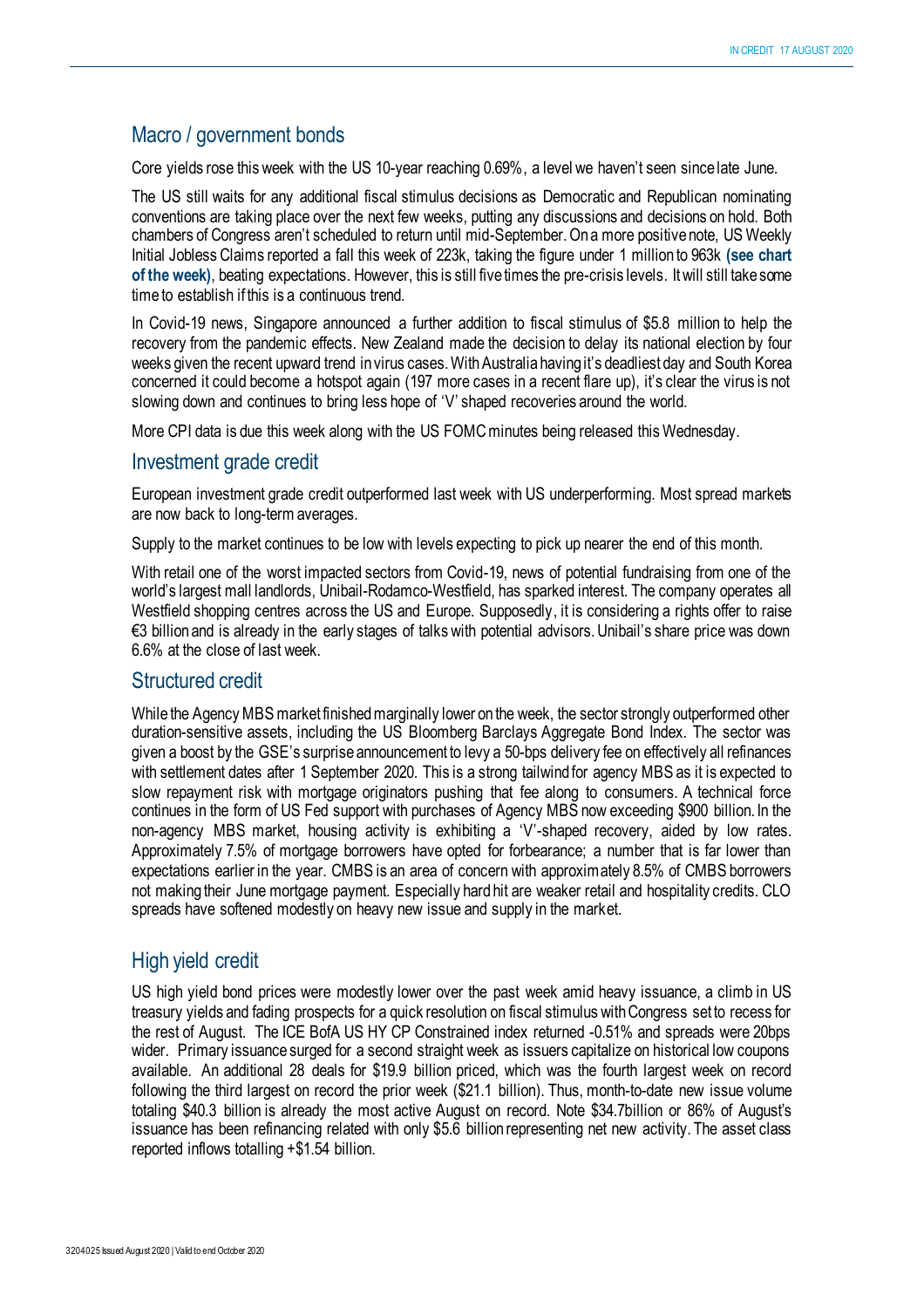European high yield had another quiet week of spread tightening, contracting a mere 7bps to 478bps. The asset class experienced a marginal net inflow of €39 million,which was actually a result of inflows into ETFs but also an outflow from managed funds. It was another quiet summer week for the primary market.

In firm specific news, TUI is the latest company to receive €1.2 billion in government guaranteed loans. Bonds were up 8 points on the news.

Q2 earnings announcements have been generally positive with most beating the market's low expectations, showing pretty good cost control, and giving comforting comments on cash liquidity.

# Leveraged loans

Leveraged loan prices continued to climb over the past week with the index now rising in 12 consecutive sessions. The J.P. Morgan Leveraged Loan index average price increased \$0.43 to \$93.82 over the past week with the average price for BB loans increasing \$0.34 to \$97.08, Single B loans increasing \$0.41 to \$95.65, and Split B/CCC increasing \$0.75 to \$77.65. Meanwhile, loan yields and spreads (3-year) decreased 12bps and 18bps over the past week to 6.21% and 594bps, which compare to 5.81% and 452bps on 21 February. The Leveraged Loan index is providing a +0.92% gain in August following a +1.93% gain in July with Split B/CCC loans (+1.91%) outperforming BB (+0.70%) and B (+0.85%). Meanwhile, leveraged loan issuance totals only \$7.8 billion in August following only \$12.5 billion of issuance in July. The asset class returned to outflows following last week's modest inflow as \$238 million exited the asset class.

#### Emerging markets

Emerging markets rally continues as EM hard currency and corporate spreads further tightened last week (EMBI -7bps, CEMBI -5bps), with local EM returns also up on the week. The asset class experienced its sixth straight week of inflows (\$1.1 billion), largely into hard currency EM (\$936 million) but still with a small inflow into local currency funds.

In central bank news, Mexico cut rates 50bps to 4.5% as expected, with guidance that further rate cuts could be expected. Peru and Egypt both kept rates unchanged with the latter citing "the ongoing high level of global uncertainty". This keeps the world's top real rate for lending at 10.25%,

# Asian fixed income

JG Summit's Q2 results were weak but the trend will likely improve in H2. The consolidated operating EBITDA fell 72% y/y affected by the Enhanced Community Quarantine (lockdown in Philippines). The company's airline business, petrochemical, malls and hotel business were negatively impacted, while its food business was more resilient.

Baidu's Q2 results were supported by its core business (search business and AI-related segment) but iQIYI continues to the loss-making segment. Tencent reported solid Q2 results with an operating profit of CNY37.6 billion (\$5.32 billion, +38% y/y). Management stated that the direct impact of the US restriction on the 'WeChat' application is limited because the US accounted for less than 1% of total advertisement revenue. As a percentage of global revenue, the US only contributes less than 2% to Tencent. The market is currently monitoring whether the US administration may expand the sanctions on Tencent's gaming business or its investments in various US businesses.

China has also resumed the issuance of tourist visas for Mainland residents to visit Macau on 12 August.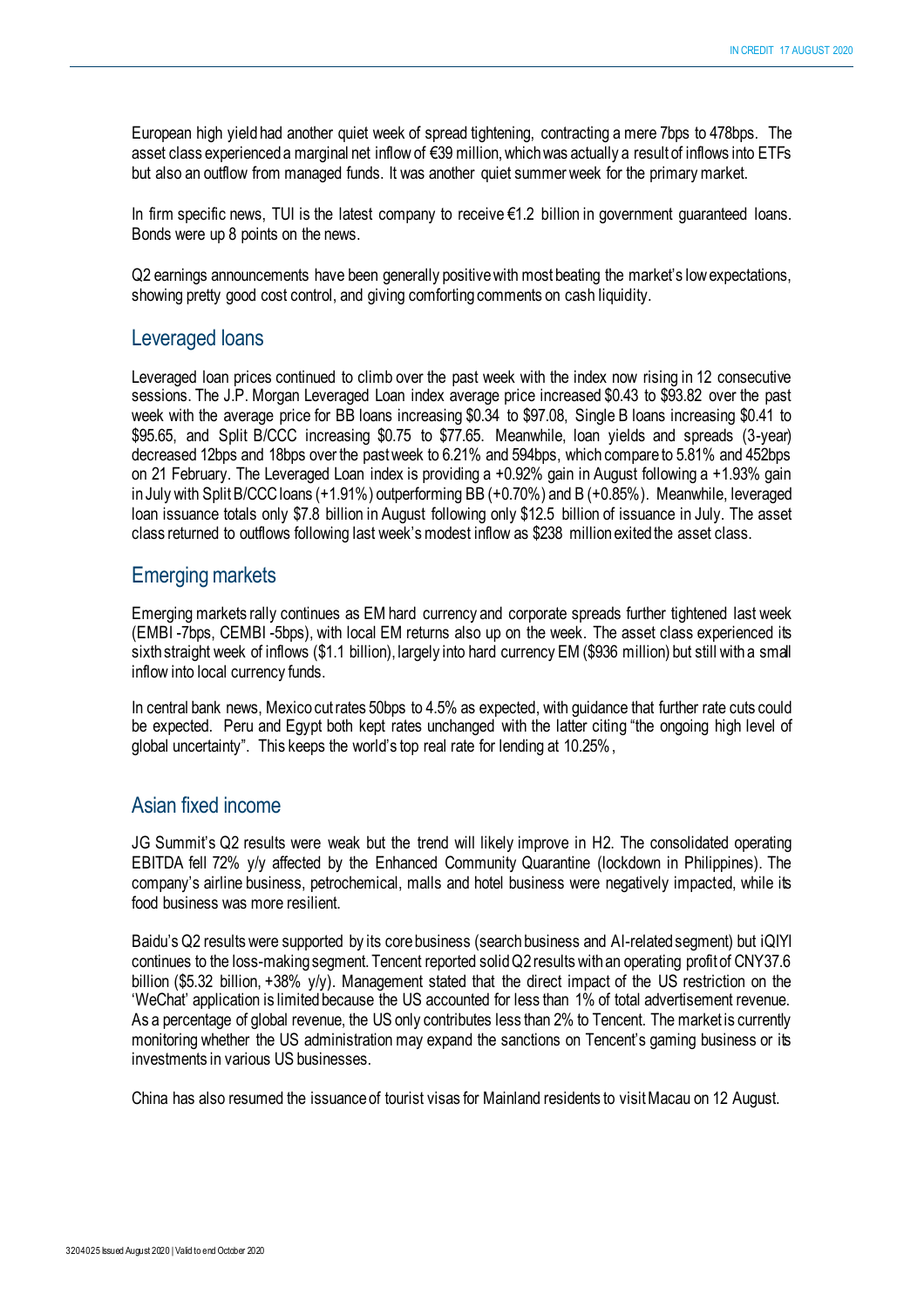Adani Ports reported satisfactory Q1 results (quarter ended 30 June 2020), in light of the peak of the pandemic lockdown in India. The port operations have picked up in July, with 18.3 million tons of throughput (+6% y/y, +31% versus June 2020). Management said that the worst is behind it now.

### **Commodities**

Commodities were marginally higher over the last week on the back of higher energy and agricultural numbers. Precious metals stepped back, after the last few weeks rallying,with gold lower by 4% and silver lower by 6%. The gold price fell back under 2000/oz but with \$1900 appearing as a good support level. The log jam on the fiscal stimulus bill in the US Congress helped to dampen gold prices.

Energy was up even as crude prices held steady as gasoline rose 3%. The Colonial pipeline was down, which tightened up oil to key refineries. Also, though DoE numbers were basically unchanged for the week, gasoline demand is now up at 9 million barrels/day in the US.

Reports from IEA, the US EIA and OPEC, published last week, were sobering as none see oil demand returning to 2019 levels by the end of 2020. Not surprisingly, transport fuel demands, particularly for aviation, look especially dire.

Agriculture numbers were up as more Chinese buying of soya beans, corn and meats were reported last week. Livestock sector was up 5% on the news. This is even as the 15 August China-US trade talks were postponed, once again.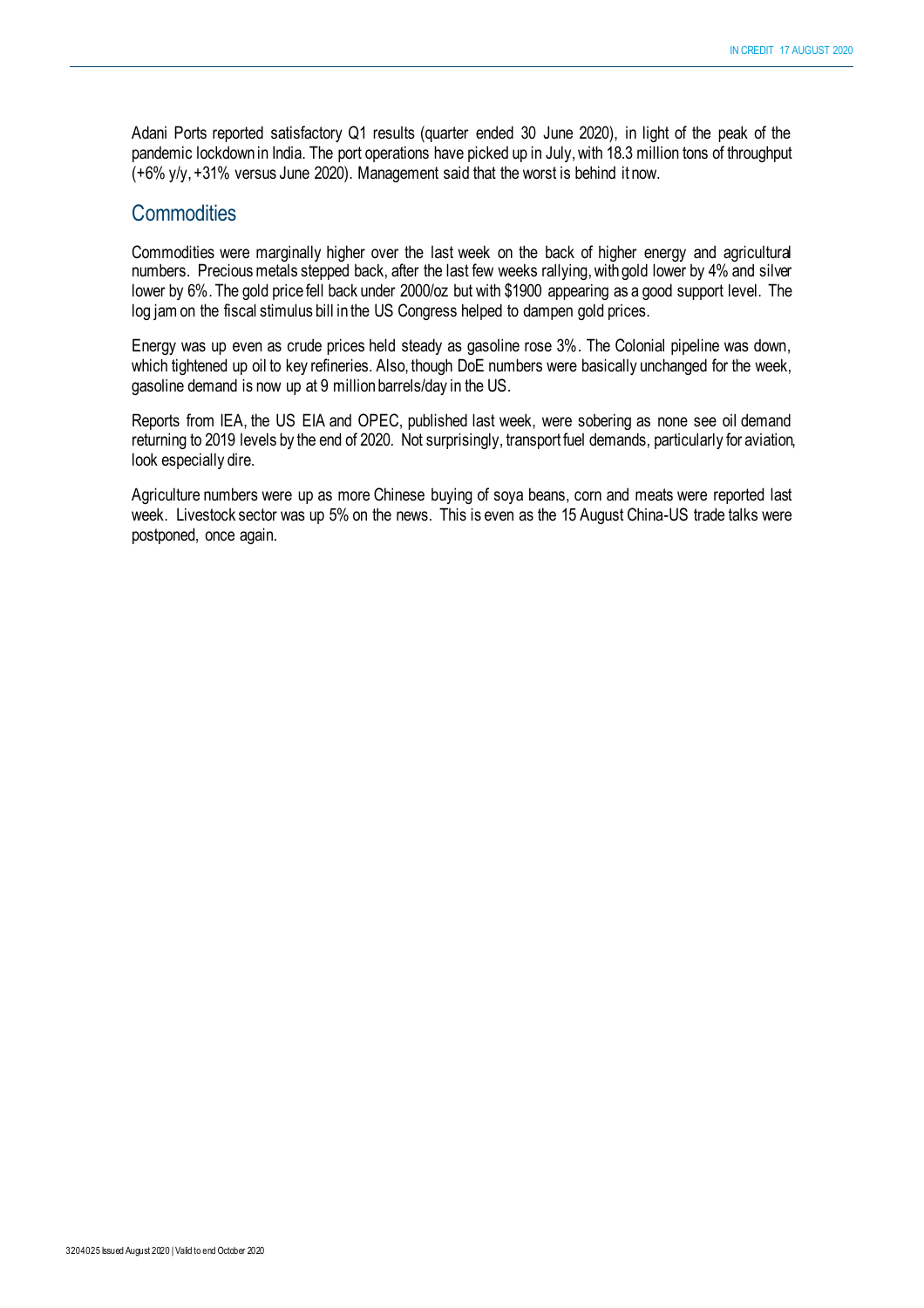# Summary of fixed income asset allocation views

# **Fixed Income Asset Allocation Views**

|                                                                                      | <b>Fixed Income Asset Allocation Views</b><br>17 <sup>th</sup> August 2020                                                                                                                                                                                                                                                                                                                               | <b>COLUMBIA<br/>THREADNEEDLE</b>                                                                                                                                                                                                                                                                                                                                                                                                                                                                                                                                                                                                                   |                                                                                                                                                                                                                                                                                         |
|--------------------------------------------------------------------------------------|----------------------------------------------------------------------------------------------------------------------------------------------------------------------------------------------------------------------------------------------------------------------------------------------------------------------------------------------------------------------------------------------------------|----------------------------------------------------------------------------------------------------------------------------------------------------------------------------------------------------------------------------------------------------------------------------------------------------------------------------------------------------------------------------------------------------------------------------------------------------------------------------------------------------------------------------------------------------------------------------------------------------------------------------------------------------|-----------------------------------------------------------------------------------------------------------------------------------------------------------------------------------------------------------------------------------------------------------------------------------------|
| <b>Strategy and positioning</b><br>(relative to risk free rate)                      |                                                                                                                                                                                                                                                                                                                                                                                                          | Views                                                                                                                                                                                                                                                                                                                                                                                                                                                                                                                                                                                                                                              | <b>Risks to our views</b>                                                                                                                                                                                                                                                               |
| <b>Overall Fixed</b><br><b>Income</b><br><b>Spread Risk</b>                          | Under- $\frac{1}{100}$ Over-<br>weight -2 $-1$ 0 $+1$ +2 weight                                                                                                                                                                                                                                                                                                                                          | ■ Valuations remainattractive at these wide levels, however the<br>rally since March has taken moderated the opportunity.<br>Worsening fundamentals argue for fair value being wider than<br>bef ore.<br>Central bank support remains a key technical fornow,<br>٠<br>one that will be become more relevant if there are<br>relapses (of market volatility and/or COVID 19 infections).<br>Fundamentals remain challenging for large swaths of<br>issuers, despite some signs that they may be better<br>than recent expectations. Sorting out issuers with the<br>combination of fragile balance sheets and lasting<br>industry headwinds is key. | Major economies cannot' flatten the curve' of<br>COVID-19 and 'recession' becomes<br>'depression'.'<br>Reopening begets a widespread<br>reclosing.<br>■ Central banks pull back support too early and<br>positiv e technicals vanish.                                                   |
| <b>Duration</b><br>$(10-year)$<br>$('P' = Periphery)$                                | Ρ<br>Short $\frac{4}{2}$ $\frac{5}{1}$ $\frac{1}{2}$ $\frac{1}{1}$ $\frac{1}{2}$ $\frac{1}{1}$ $\frac{1}{1}$ $\frac{1}{1}$ $\frac{1}{1}$ $\frac{1}{1}$ $\frac{1}{1}$ Long                                                                                                                                                                                                                                | Disinflationary global recession now a basecase<br>٠<br>Consumption to flatten out after initial sequential recovery<br>٠<br>surge<br>Monetary policy will seek lower, flatter curves and more than<br>of fset increased issuance<br>Duration remains best hedge forfurther risk asset correction                                                                                                                                                                                                                                                                                                                                                  | Unexpected medical advance allowing full,<br>rapid economic re-opening<br>Extraordinary fiscal/monetary accommodation<br>inspires consumption-driven cyclical upswing<br>and higher inflation<br>Fiscal largesse steepens curves on issuance<br>expectations                            |
| <b>Currency</b><br>$(E' = European$<br>Economic Area)                                | Short $\frac{\text{EM E}}{-2 \cdot 1 \cdot 0 \cdot 4 \cdot 4 \cdot 2}$ Long<br>\$ A\$ \text{ \text{ \text{ \text{ \text{ \text{ \text{ \text{ \text{ \text{ \text{ \text{ \text{ \text{ \text{ \text{ \text{ \text{ \text{ \text{ \text{ \text{ \text{ \text{ \te                                                                                                                                        | The Dollar is richly valued on the basis of growth<br>outperf ormance and high carry. Twin deficits indicate a weaker<br>dollar longer term<br>The convergence of policy rates is a material negative for the<br>dollar, where carry advantage had kept it supported. Expect<br>USD weakness vs safe havens.                                                                                                                                                                                                                                                                                                                                       | Federal Reserve moves away from ultra<br>accommodative stance<br>Investors reappraise US crisis/fiscal response<br>as more likely to speed a return to normality<br>then other regions                                                                                                  |
| <b>Emerging</b><br><b>Markets Local</b><br>(rates (R) and<br>currency (C))           | Under-<br>weight $\frac{R}{2^{1}-1}$ o $\frac{R}{1+1+2}$ weight                                                                                                                                                                                                                                                                                                                                          | Many EMs lack the policy space to offset demand destruction<br>Currencies the likely pressure valve as central banks finance<br>f is cal deficits<br>■ EM real interest rates relatively attractive                                                                                                                                                                                                                                                                                                                                                                                                                                                | Further sharp escalation in global risk aversion<br><b>EMfunding crises drive curves higher and</b><br>steeper                                                                                                                                                                          |
| <b>Emerging</b><br><b>Markets</b><br>Sovereign<br><b>Credit (USD</b><br>denominated) | Under- $\sqrt{2 + 1 + 1 + 2}$ Over-<br>weight -2 -1 0 +1 +2 weight                                                                                                                                                                                                                                                                                                                                       | Balance sheets will be stretched by the fundamental COVID-19 $\blacksquare$<br>shock, and exaggerated by DM financial turmoil, cheap oil, and<br>a stronger USD.<br>Valuations have become more attractive even in the more<br>stable credits.<br>Asia is close to returning to business as usual following<br>COVID-19 curfews. The virus may return as this happens, but if<br>the ramp up to normal continues, a key source of demand for<br>many EM economies will be back.                                                                                                                                                                    | COVID-19 begins to spread rapidly in<br>countries with poor health infrastructure,<br>causing higher death rates.<br>The US dollar remaining at all-time highs will<br>٠<br>regardless be a headwind<br>٠<br>Rev ersal of recent electoral trend towards<br>market-friendly candidates. |
| <b>Investment</b><br><b>Grade Credit</b>                                             | Under- $\frac{1}{12}$ -1 0 +1 +2 weight                                                                                                                                                                                                                                                                                                                                                                  | ■ IG sits at the confluence of 3 key positives 1) balance sheets<br>the best equipped to handle economic pain, 2) Fed acting as a<br>non-economic buyer and backstop, and 3) valuations that are<br>attractive relative to history.<br>Credit quality has nonetheless deteriorated, meaning credit<br>spreads are less attractive versus historical comps.                                                                                                                                                                                                                                                                                         | ■ The Fed's purchases goal to maintain<br>'liquidity' are overwhelmed by economic<br>deterioration.<br>Foreign buy erflow stops for geopolitical,<br>financial, or regulatory reasons.<br>Downgrade pressures remain front and centre.                                                  |
| <b>High Yield</b><br><b>Credit</b>                                                   | Under- $\frac{1}{10}$ Over-<br>weight -2 -1 0 +1 +2 weight                                                                                                                                                                                                                                                                                                                                               | Though not as positive as IG, HY technicals have improved.<br>٠<br>Markets are functioning again.<br>Fundamentals remain challenged for these lower-quality<br>٠<br>balance sheets, especially in the energy sector. Even with a<br>bounce in oil prices, no US companies are profitable if these<br>prices persist<br>Valuations: the breakneck speed of the rally means<br>Ē.<br>spreads are much closer to fair, but still mildly<br>attractive.                                                                                                                                                                                                | Prolonged COVID-19 related slump in activity<br>would hurt these companies most.<br>Potential corporate QE lures investors to<br>higher quality assets, instead of encouraging<br>reallocation into lower quality credit.                                                               |
| <b>Agency MBS</b>                                                                    | Under- $\frac{1}{1}$ -1 $\frac{1}{0}$ +1 +2 weight                                                                                                                                                                                                                                                                                                                                                       | The Fed's QE including Agency MBS has been a significant<br>tailwind for a sector with worse fundamentals<br>But v aluations are much more neutral now, and the Fed's<br>purchases have been meaningfully tapered.<br>Howev er, forbearances have been better than expected, and<br>are still relatively low (outside of GNMA, which has been hit<br>hardest).                                                                                                                                                                                                                                                                                     | Interest rates continue falling aggressively and<br>v olatility rises again.<br>Bonds will underperf orm other spread product<br>in a sharp risk-on move.<br>Fed continues to taper purchases.                                                                                          |
| Non-Agency<br><b>MBS &amp; CMBS</b>                                                  | Under- $\begin{array}{ccc}\n\sqrt{11} & \sqrt{11} & \sqrt{11} \\ \sqrt{11} & \sqrt{11} & \sqrt{11} \\ \sqrt{11} & \sqrt{11} & \sqrt{11} \\ \sqrt{11} & \sqrt{11} & \sqrt{11} \\ \sqrt{11} & \sqrt{11} & \sqrt{11} \\ \sqrt{11} & \sqrt{11} & \sqrt{11} \\ \sqrt{11} & \sqrt{11} & \sqrt{11} \\ \sqrt{11} & \sqrt{11} & \sqrt{11} \\ \sqrt{11} & \sqrt{11} & \sqrt{11} \\ \sqrt{11} & \sqrt{11} & \sqrt{$ | Non-Agency MBS: fundamentals have held up better than<br>expected into this crisis, and the housing market has quickly<br>rebounded. New issues have begun, but at much wider<br>spreads.<br>CMBS: Non-payment by retail tenants, lockdowns on travel,<br>×,<br>and work-f rom-home have had serious fundamental worries to<br>certain issuers and deals.<br>The sector has been uniformly punished and there exist many<br>opportunities to pick out attractive property profiles &<br>structures.                                                                                                                                                | Consumer behaviour and employment are<br>f undamentally changed by even a brief,<br>successful 'social distancing effort.<br>Housing prices begin to fall in contrast to<br>current trend.                                                                                              |
| <b>Commodities</b>                                                                   | Under-<br>weight -2 -1 0 +1 +2 weight                                                                                                                                                                                                                                                                                                                                                                    | o/w Copper vs Aluminium<br>u/w Crude<br>o/w Soy beans vs Corn<br>u/w Sof ts<br>o/w ref ining margins (o/w products, u/w Brent)                                                                                                                                                                                                                                                                                                                                                                                                                                                                                                                     | Oil production disruption                                                                                                                                                                                                                                                               |